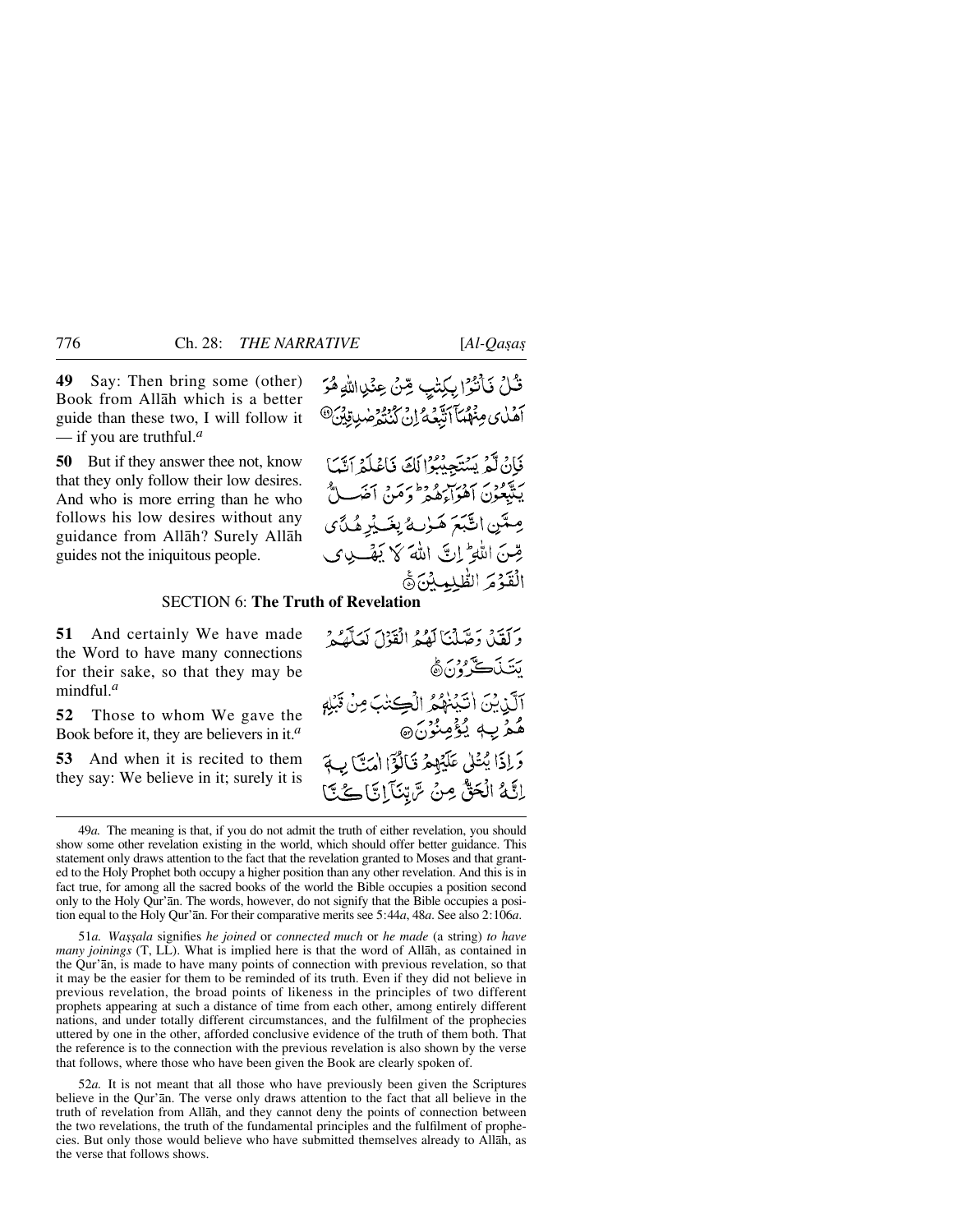the Truth from our Lord; we were indeed before this submitting ones.

**54** These will be granted their reward twice, because they are steadfast, and they repel evil with good and spend out of what We have given them.*<sup>a</sup>*

**55** And when they hear idle talk, they turn aside from it and say: For us are our deeds and for you your deeds. Peace be to you! We desire not the ignorant.

**56** Surely thou canst not guide whom thou lovest, but Allåh guides whom He pleases; and He knows best those who walk aright.*<sup>a</sup>*

**57** And they say: If we follow the guidance with thee, we should be carried off from our country. Have We not settled them in a safe, sacred territory to which fruits of every kind are drawn? A sustenance from Us but most of them know not.*<sup>a</sup>*

**58** And how many a town have We destroyed which exulted in its means

أُولِّيْكَ يُؤْتَوْنَ آجْرَهُ مِمَّرَّتَيْنِ بِمَا صَبَّرُوْا وَ يَدْرَءُوْنَ بِالْمُحَسَّنَةِ السَّدِّعَةَ دَ مِيتَاسَ دَقْنُهُمْ يُنْفِقُونَ@ دَ إِذَا يَسْهِعُوا اللَّغْوَ آَءُ بِهِ مِنْهُ أَعْنَهُ دَ فَالْوْالِيَّآ آَءُمَانُنَا دَ لَيْكُمْ أَعْمَالُكُمْ ۚ سَلْمُ عَلَيْكُمْ ٰلَا نَبۡتَغِيِ الۡجٰهِلِيۡنَ ۞ اتَّكَ لَا تَقْبِيهِيَّ مَنْ أَخْيَنْتَ وَلَٰكِنَّ اللهَ بَهْدِيهِي مَنْ يَتَتَبَاءُ وَهُوَ أَعْبَدُهُ ۣڽٳڹٞؠٛۿؾؘڽٳؿڽؘۨۿ وَ قَالُؤَاإِنْ شَتَّبَعِ الْهُيَيْنِي مَعَكَ نْتَخَطَّفْ مِنْ آيْرِهِ بِبَأْ أَوَ لَهُ نُبَكِّنْ لَّهُمْ حَرَمًا اٰمِنَّا يَّجْبَى اِلَيۡهِ تَمَرٰتُ ُكُلِّ شَيْءٍ رِّيْرُوَّا مِّنْ لَيْ تَا َوْلَڪِنَّ أَكَتْزَهُمْ لَا يَعْلَمُوْنَ @ وَكَمْ آَهُلَكْنَا مِنْ قَرْبَ لَهِ بَطِّرَتْ

56*a*. It is related that when Abū Țālib was on his deathbed, the Holy Prophet asked him to believe in Divine Unity. Abū Jahl, being by him at the time, dissuaded him from doing so, saying that he should not desert the religion of his fathers. Abū Țālib died an unbeliever, and the words *thou canst not guide whom thou lovest* were a comfort to the Prophet (B. 65:xxviii, 1). But the words are true in a general sense as well. The Prophet wished that all people should accept the Truth and better their lives. But all this was to be brought about gradually.

57*a.* The verse speaks first of the unfounded fears of those who thought that the weakness of the Muslims would result in the seizure, death, or expulsion of those who accepted the faith of Islåm. In reply they are told that the prophecies which declare Makkah to be a safe and sacred territory, to which people will flock in all ages, must come to fulfilment, and Makkah will ultimately be theirs for whose sake these prophecies were uttered.

مِنْ قَبْلِهِ مُسْلِمِبْنَ ۞

<sup>54</sup>*a.* The reason for a double reward — which only means a *greater reward* — is given in the words that follow: *Because they are steadfast and they repel evil with good and spend out of what We have given them*. They had to suffer persecution, and not only did they remain steadfast in these great trials, but they repelled the evil of their persecutors with good, and in addition to all this made great sacrifices in the cause of Truth. See also 33:31*a*, 57:28*a*.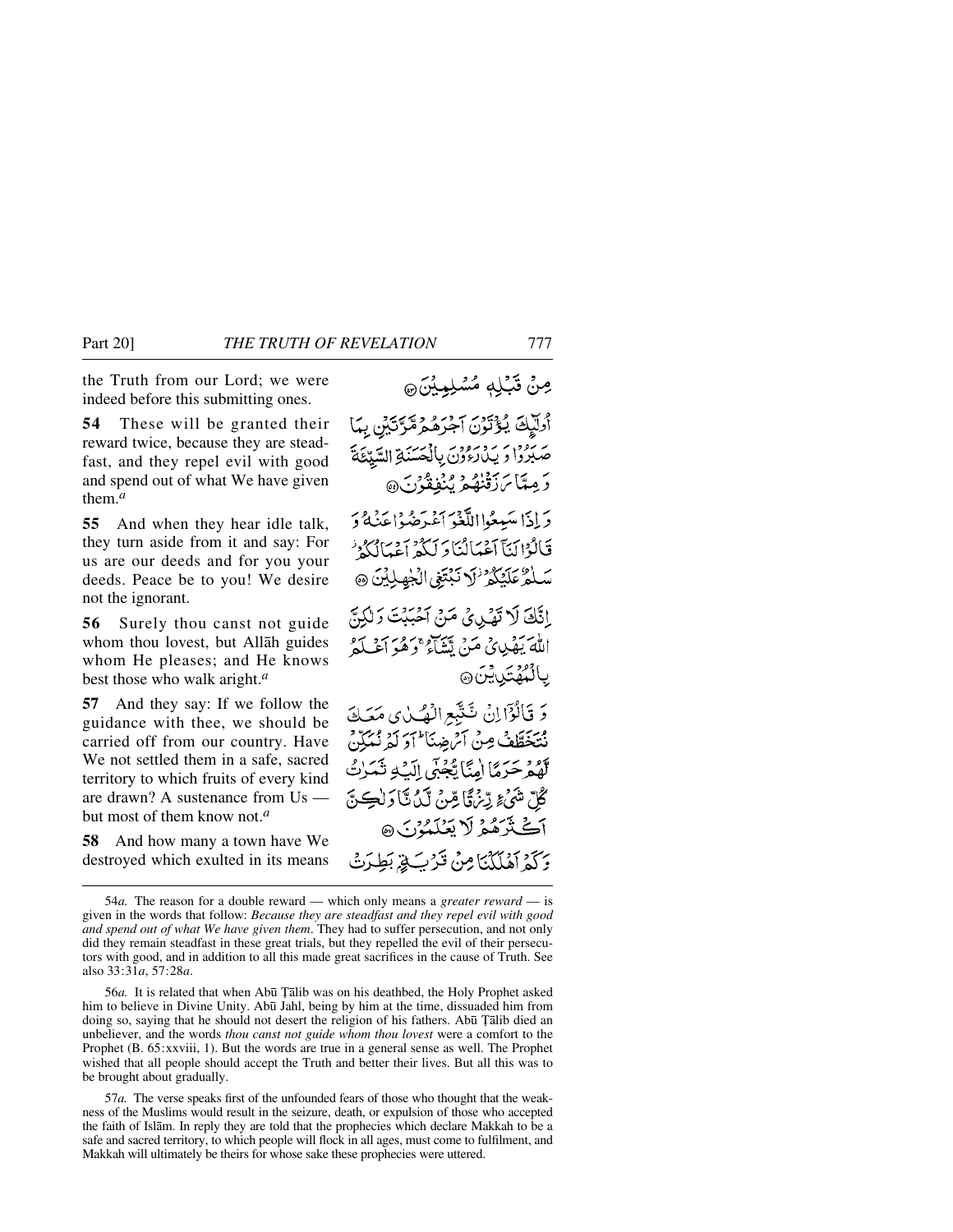of subsistence! So those are their abodes: they have not been dwelt in after them except a little. And We are ever the Inheritors.*<sup>a</sup>*

**59** And thy Lord never destroyed the towns, until He had raised in their metropolis a messenger, reciting to them Our messages, and We never destroyed the towns except when their people were iniquitous.

**60** And whatever things you have been given are only a provision of this world's life and its adornment, and whatever is with Allåh is better and more lasting. Do you not then understand?

مَعِيشَتَهَا ۚ ذَيۡلَكَ مَسْڪِنُهُمُ ۚ لَمۡ َشْنَكَنْ مِّنْ بَعْبِ هِمْ اِلاَّ قَلِيْلَا ۖ زَ گُنَّانَحْنُ الْزِيِّنِيْنَ ۞ دَ مَاكَانَ رَتَّكَ مُهْلِكَ الْقُرْيِ حَثَّى يَبْعَثَ فِيٍّ أَمِّيْهَا رَسُولَا يَتَنْلُوْا عَلَيْهِمْ الِبِتِنَا ۚ وَ مَا ڪُٽَا مُهۡلِكِيِ الۡقُرۡنِيِّ الآدَ آهَلُهَا ظَلِمُهُنَّ هِ، دَ مَآ أُدۡنَتۡ مُّوۡ مِّينَ شَيۡ ۡءَ فَيَتَنَاءُ الۡجَبَٰوِةِ اللَّٰ نَيَا وَ زِيْنَتَهُاَ ۚ وَ مَاعِنُدَ اللَّهِ خَيْرٌ وَّ آبُقْيٌّ أَفَىلا تَعْقِلُوْنَ ِيُّ

### SECTION 7: **Opponents shall be brought low**

**61** Is he to whom We have promised a goodly promise, which he will meet with, like him whom We have provided with the provisions of this world's life, then on the day of Resurrection he will be of those brought up (for punishment)?*<sup>a</sup>*

**62** And the day when He will call them and say: Where are those whom you deemed to be My associates?

**63** Those against whom the word has proved true will say: Our Lord, these are they whom we caused to deviate — we caused them to deviate

آفَعَنَ وَعَدَنْ الْمُؤْتِرَةُ اَحْسَنًا فَهْبَهَ لَاقِيْهِ كَمَنْ مَّتَّقَّنْهُ مَتَاءَ الْجَاوِةِ الِّذَّيْبَانِكُمْ هُوَ بِدَمَ الْقِيْهَةِ مِنَ الْمُحْضَرِيْنَ ۗ

بَرْ رَدِّيَهُ مِنْ كَيْݣُولُو مِنْ مَنْ يَحْدَثُونَ مِنْ مَنْ يَجْرَكْنَاءِيّ الَّذِينَ كُنْنُوْ تَزْعُدُنَ ۞ قَالَ الَّذِيْنَ حَقَّ عَلَيْهِمُ الْقَدْلُ رَتَّنَا هَ ذَاكِرٍ الَّذِينَ آغُونَنَا أَغُونَهُمْ كَسَأَ ۼؘؠٙڹٵٴؾػڗٞٲڹؘٲڸڷێػ؋؆ڪٲؽؙٵ

<sup>58</sup>*a.* That is, even now the Divine kingdom will be established, and the true believers in God will be made masters of the country.

<sup>61</sup>*a.* There are two parties spoken of here: the Prophet and his followers, who have received a goodly promise from Allåh, though weak and oppressed at the time, and the powerful enemy, who has all the provisions of life in his possession, but who will one day be called upon to receive judgment.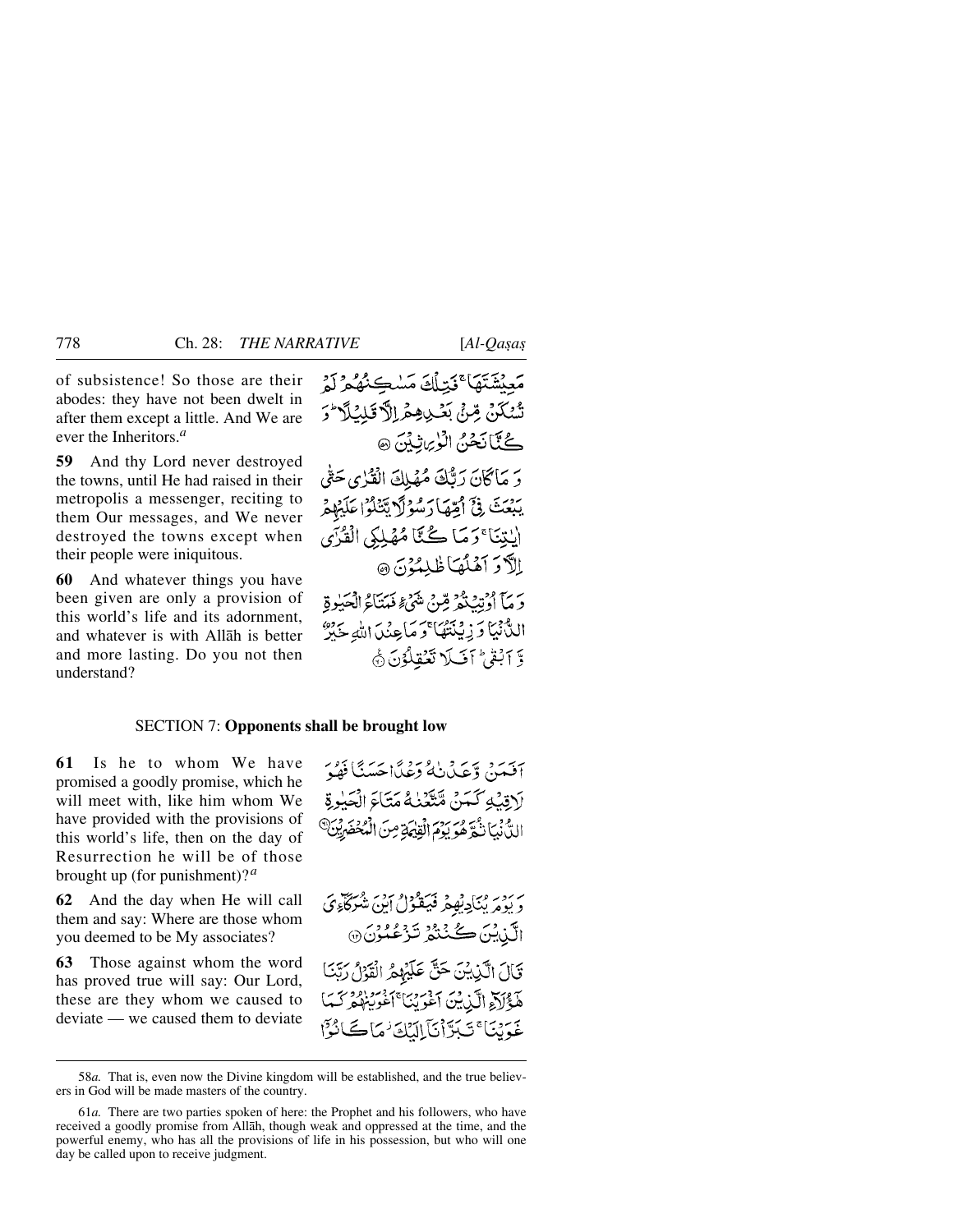as we ourselves deviated. We declare our innocence before Thee. Us they never worshipped.*<sup>a</sup>*

**64** And it will be said: Call your associate-gods. So they will call upon them, but they will not answer them, and they will see the chastisement. Would that they had followed the right way!

**65** And the day He will call them, then say: What was the answer you gave to the messengers?

**66** On that day excuses will become obscure to them, so they will not ask each other.*<sup>a</sup>*

**67** But as to him who repents and believes and does good, maybe he will be among the successful.

**68** And thy Lord creates and chooses whom He pleases. To choose is not theirs. Glory be to Allåh and exalted be He above what they associate (with Him)!

**69** And thy Lord knows what their breasts conceal and what they proclaim.

**70** And He is Allåh, there is no God but He! His is the praise in this (life) and the Hereafter; and His is the judgment, and to Him you will be brought back.

اتَانَا بَعْثَ دُنْ

وَ قِيلَ ادْعُوْا شَرْكَابِكُمْ فَيْدَعَهُ مِي مِ فَلَمْ يَسْتَجِيبُوْالَّهُمْ وَيَأْدُاالْعَيْذَابَ لَوْ اَتَّهْكُمْ كَانْوُا بِهْتَكُونَ ۞

يَرْدِيرُ بِمَنَادِيْهِعْرِ فَيَكْثُرُ كَانَ أَجِينُوْ الْمُكْسِكِيْنَ ۞ فَعَيْدِيَتْ عَلَيْهِمْ الْأَثْبَاءُ يَوْمَيِنِ فَهُمْ لَا يَتَسَاءَلُوْنَ® فَأَمَّاعَيْنَ نَابَ وَأَمَيَ وَعَيْداً صَلَاحًا فَعَنَّنِي آنٌ تَكَوُّنَ مِنَ الْمُفْلِحِيْنَ ۞ يرس كانج يحفلُقُ مَا بِيَنْتَاءُ دِيجَةَ ادْمَا كَانَ لَهُمُ الْخِيرَةُ تُسْبَحْنَ اللَّهِ وَتَعْلَىٰ عَ**ِّي**ًا يُشْرِڪُرُنَ ۞ دَ رَبُّكَ بَعْلَهُ مَا نُڪِ ٿُم صُدُورُهُ هُ وَ مَا بُعْلِنُوْنَ ۞ وَهُوَ اللَّهُ لَاَ إِلَٰهَ إِلاَّ هُوَ لَهُ الْحَدُّلُ ِفِي الْأَدْدِلِي وَالْأَخِيرَةِ نُوَلِّهُ الْخُكَمُ وَ الْكِبُهِ تُرْجَعُوْنَ ۞

<sup>63</sup>*a.* All commentators agree that by *those against whom the word has proved true* are meant *the leaders in unbelief* (JB, Kf). Their saying *Us they never worshipped* shows that these very leaders are spoken of as the gods whom their followers worship.

<sup>66</sup>*a.* They will not be able to offer an excuse, for the vanity of the false excuses, which satisfied them here, would then become manifest to them. Nor will they ask each other, for each will know the falsity of the excuses of the others.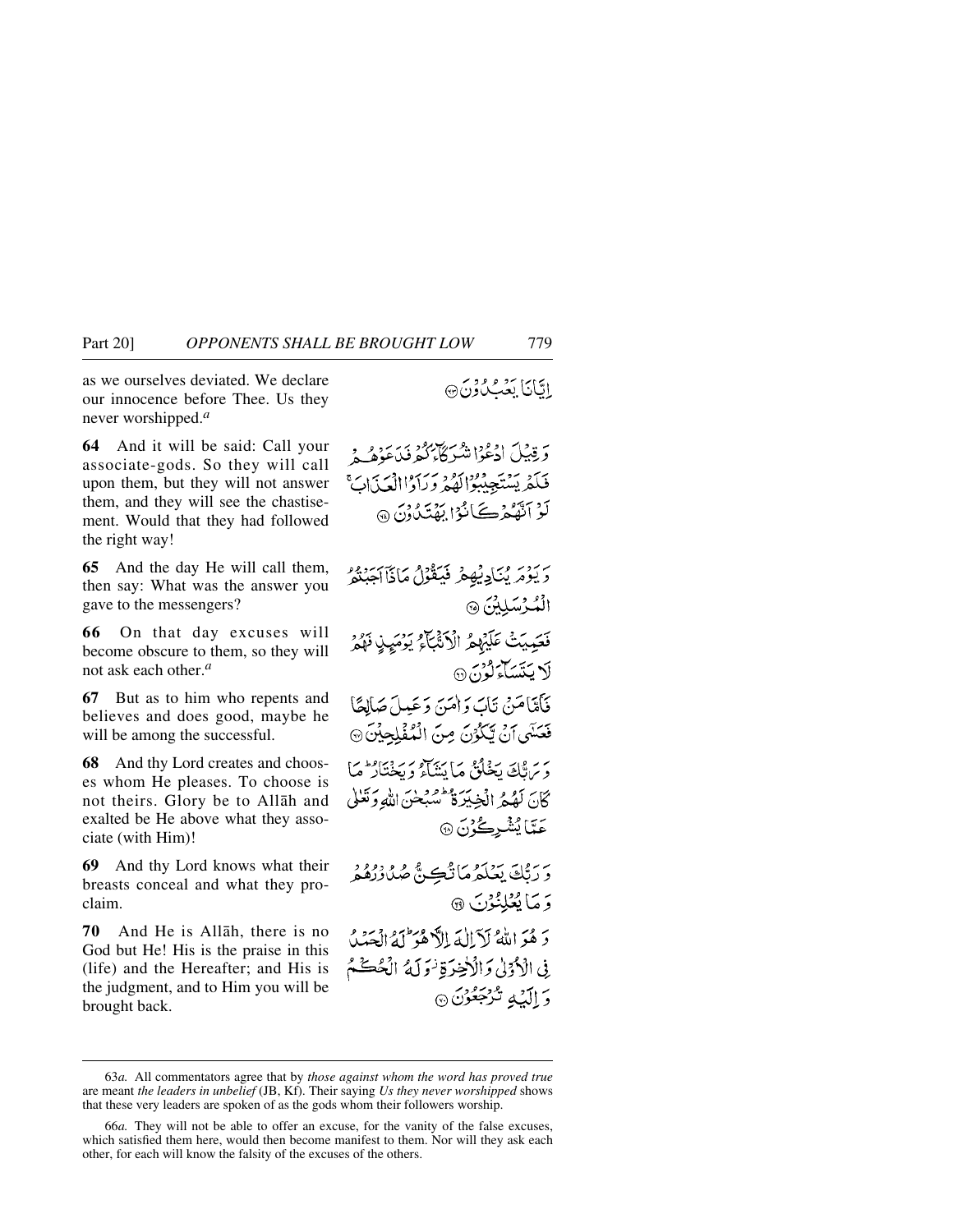**71** Say: Do you see if Allåh were to make the night to continue incessantly on you till the day of Resurrection, who is the god besides Allåh who could bring you light? Will you not then hear?

**72** Say: Do you see if Allåh were to make the day to continue incessantly on you till the day of Resurrection, who is the god besides Allåh that could bring you the night in which you take rest? Do you not then see?

**73** And out of His mercy He has made for you the night and the day, that you may rest therein, and that you may seek of His grace, and that you may give thanks.

**74** And the day when He will call them and say: Where are My associates whom you pretended?

**75** And We shall draw forth from among every nation a witness and say: Bring your proof. Then shall they know that the Truth is Allåh's and that which they forged will fail them.

قُبِلْ ارْدِينْهِ إِنْ جَعَلَ اللَّهُ عَلَيْهِ كُمْ الَّذِيْلَ سَنُرْمَدًا إِلَىٰ يَذْمِرِ الْقِيْمَةِ مَنْ إِلَٰ مَّا عَبِيْرُ اللَّهِ يَأْتِئِكُمْ بِضِيَآءٍ لَمْ أفَيلاً تَسْتَعُوْنَ ۞ قُبِلْ أَرْءَ بِدَوْمٍ إِنْ جَعَلَ اللَّهُ عَلَيْكُمْ النَّهَامَ سَرْمَدًا إِلَىٰ يَوْمِرِ الْقِيْمَةِ مَنْ اللَّهُ غَيْرُ اللَّهِ بَأَتِيْكُمْ بِلَيْلِ تَسْكُنُوْنَ فِيۡهِ ۚ أَفَىلَا تَّبِصِرُوۡنَ ۞ دَمِنْ تَحْدَيْبُهِ جَعَلَ لَڪُمُ الْبَيْيَ وَ النَّهَاسَ لِتَسْكُنُوۡٓ اٰ فِيۡةِ وَلِتَّبۡتَغُوۡ ۚ ا صِنْ نَضْلِهِ وَلَعَلَّكُمْ تَشْكُرُوْنَ۞ بَرِ دِينِ مِنْآدِ يُهِيمُ فَيَقُوْلُ آيِنَ مِيْرِكَآءِيَ الَّذِيْنَ كُنْتُمْرُ تَزْعُمُوْنَ ۞ وَ نَزْعَنَا مِنْ كُلِّ أُمَّةٍ شَهْدُلًا فَقُلْنَا هَاتُوْا بُرُهَانَكُمْ فَعَلِمُوْٓا آنَّ الْحَقَّ لِلَّهِ وَضَلَّ عَنْهُمْ مِّا كَانُوا يَفْتَرُوْنَ هَ

#### SECTION 8: **Korah's Wealth leads him to Ruin**

**76** Korah was surely of the people of Moses, but he oppressed them, and We gave him treasures, so much so that his hoards of wealth would weigh down a body of strong men.*<sup>a</sup>* When

اِنَّ قَالُّهُنَّ كَانَ مِنْ قَوْمِهِ مُؤْسِي فَبَغَى عَلَيْهِمْ وَ اتَّبَيْنَهُ مِنَ الْكُنْوُزِ مَآ إِنَّ مَفَاتِحَهُ لَتَنْزُلُ بِالْمُصَبِّةِ أُولِي الْقُرَّةِ إِذْ قَالَ لَهُ قَوْمُهُ لَا تَفْرَحُ إِنَّ

<sup>76</sup>*a.* The story of Korah, or *Qår∂n*, his revolt against the leadership of Moses and Aaron, and his being swallowed up by the earth, is given in Num. 16. The only addition of any importance to the story as given in the Qur'ån is the mention of his wealth, a fact noticed in Rabbinical literature (Jewish En.), according to which the fabulous renown of his wealth was so great that the keys of his treasures formed a load for three hundred mules. The word *mafātih* as occurring in the Qur'ān is plural of *maftah*, which means a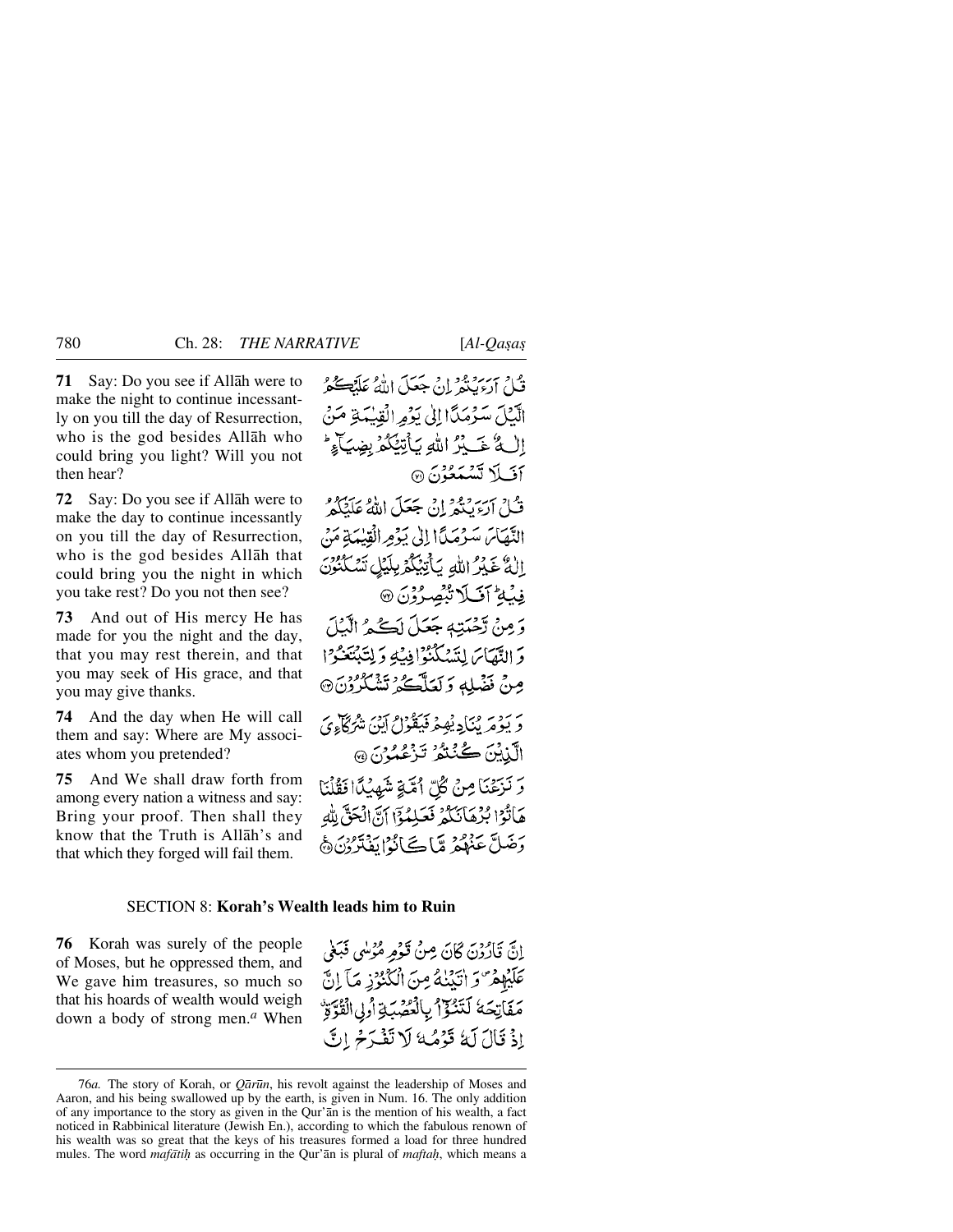his people said to him: Exult not; surely Allåh loves not the exultant.

**77** And seek the abode of the Hereafter by means of what Allåh has given thee, and neglect not thy portion of the world, and do good (to others) as Allåh has done good to thee, and seek not to make mischief in the land. Surely Allåh loves not the mischief-makers.

**78** He said: I have been given this only on account of the knowledge I have. Did he not know that Allåh had destroyed before him generations who were mightier in strength than he and greater in assemblage? And the guilty are not questioned about their sins.*<sup>a</sup>*

**79** So he went forth to his people in his finery. Those who desired this world's life said: O would that we had the like of what Korah is given! Surely he is possessed of mighty good fortune!

**80** But those who were given the knowledge said: Woe to you! Allåh's reward is better for him who believes and does good, and none is made to receive this except the patient.

**81** So We made the earth to swallow him up*<sup>a</sup>* and his abode. He had

# اللهَ لَا يُحِبُّ الْفَرِحِيْنَ ۞

وَابْتَغِ فِيْمَآ اللَّهُ اللَّهُ الدَّارَ الْأَخِرَةَ وَلَا تَنْسَ نَصِيْبَكَ مِنَ الدَّنْتَ وَ آخْسِنْ كَمَآ آَخْسَنَ اللَّهُ إِلَيْكَ وَلَا تَبَعْ الْفَسَادَ فِي الْأَمْرِضِ ۚ إِنَّ اللَّهَ كَلَّ يُحِبُّ الْمُفْسِدِينِينَ۞

قَالَ إِنَّيْكَ أَوْتِيْتُهُ عَلَى عِلْمِ عِنْدِائِ آوَ كَمْ يَعْلَمْ أَنَّ اللَّهَ قَبْيَ أَهْبِلَكَ مِنْ قَبْلِهٖ مِنَ الْفُرُونِ مَنْ هُوَ آشَنُّ مِنْهُ ثُوَّةً وَّ أَڪْنَزُ جَهُ گَا ۖ وَلَا يُسْتَحَ عَنْ ذُنُوْبِهِمُ الْمُجْرِمُوْنَ ۞

فَخَرَجَ عَلَىٰ قَوْمِهِ فِي بِرَبْنَتِهِ ۚ فَيَالَ الَّيْنِيْنَ يُرِيْدُوْنَ الْجَنِوَةَ الدُّنْيَا لِلْدَّتَ لَنَامِثُلَ مَآ أَرُّنِيٓ تَالِّهُ دُنَّ لَا اتَّةَ لَلْأَوْخَظٍّ عَظِيْمِنَ

وَ قَالَ الَّيْايُنَ أَوْثَوَا الْعِلْمَهَ وَسَلَيْكُمْ تنوابُ اللهِ جَبْرُ لِيَبِينُ امَن دَبِّ صَالِحًا ۚ وَلَا يُكَقَّهَآ اللَّهَ الصَّبِرُوْنَ فَخَسَفْنَا بِهِ وَ بِدَارِهِ الْأَكْرَاضَ

*hoard*, or *treasure*, or *buried property* (LL). It is also plural of *miftāh*, meaning a *key*, but *kun∂z* (meaning treasures, sing., *kanz*) being in the plural, the personal pronoun in *maf ātiḥa-hū* does not refer to *kunūz* but to Korah; accordingly *mafātiḥ* denotes *treasures*.

There may be a reference in the mention of Korah's wealth to the modern materialistic tendency of making the accumulation of wealth the great object of life to the utter neglect of the Truth. The hankering after wealth and the amassing of gold leads undoubtedly to ruin, as it is leading the world today.

<sup>78</sup>*a.* They will not be asked to give any explanation for their sins, as Allåh is All-Knowing.

<sup>81</sup>*a,* see next page.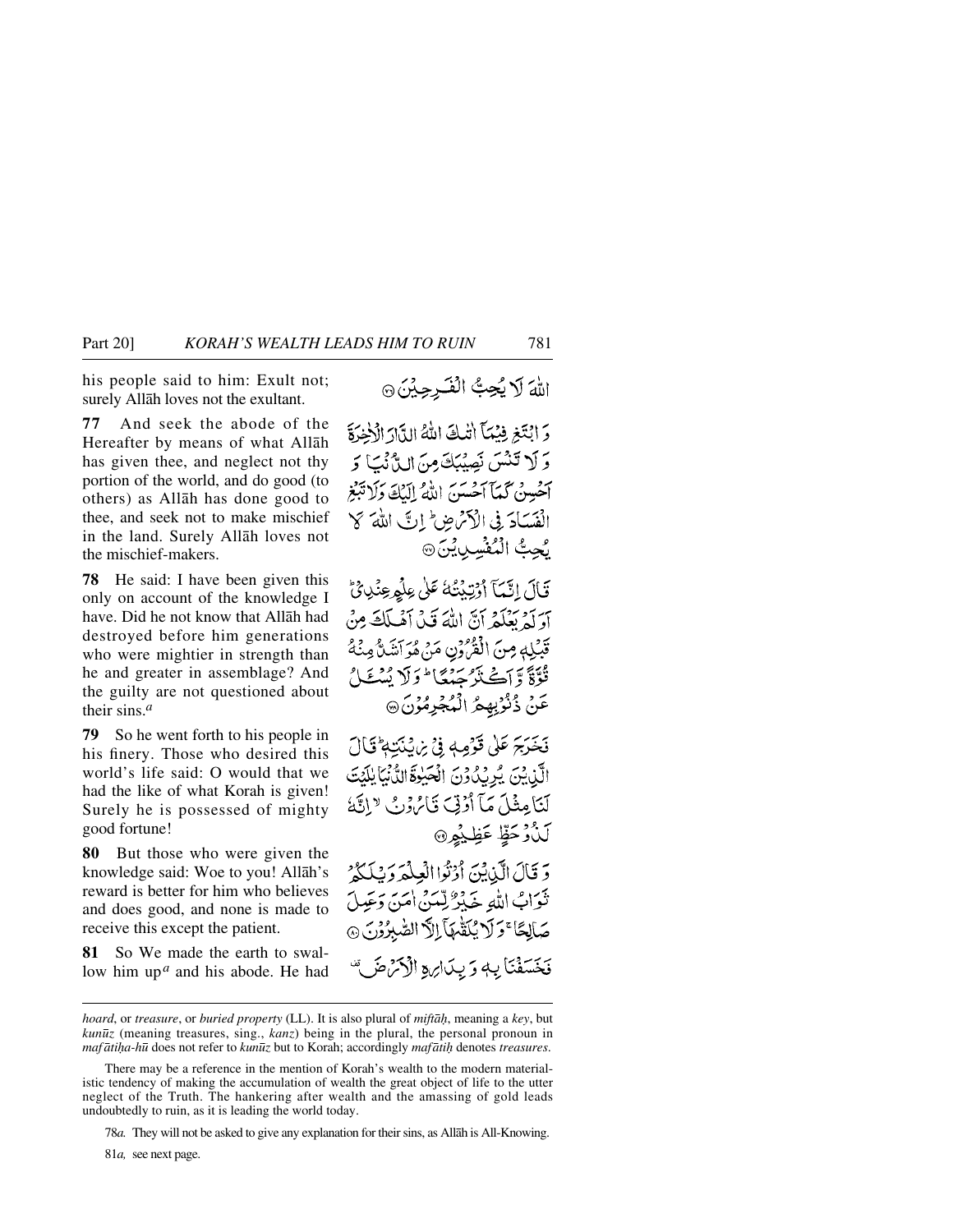no host to help him against Allåh, nor was he of those who can defend themselves.

**82** And those who had yearned for his place the day before began to say: Ah! (know) that Allåh amplifies and straitens the means of subsistence for whom He pleases of His servants; had not Allåh been gracious to us, He would have abased us. Ah! (know) that the ungrateful are never successful.

### SECTION 9: **The Prophet will return to Makkah**

**83** That abode of the Hereafter, We assign it to those who have no desire to exalt themselves in the earth nor to make mischief. And the good end is for those who keep their duty.

**84** Whoever brings good, he will have better than it; and whoever brings evil, those who do evil will be requited only for what they did.

**85** He Who has made the Qur'ån binding on thee will surely bring thee back to the Place of Return.*<sup>a</sup>* Say: My Lord knows best him who has brought the guidance and him who is in manifest error.

تِلْكَ الدَّارُ الْأَخِيرَةُ نَجْعَلُهَا لِلَّذِيْنَ لَا يُرِيْدُونَ عُلُوًّا فِى الْأَنْهَضِ وَلَا فَسَادًا فَرَ الْعَاقِبَةُ لِلْمُتَّقِينَ ۞ مَنْ حَاءَ بِالْحَسَنَةِ فَلَهَٰ جَهُوْ مُبْنَا وَمَنْ جَآءَ بِالسَّبِّئَةِ فَلَا يُجْزَى الَّذِيْنَ عَمِلُوا السَّيِّاتِ إِلَّا مَا كَانُوْا يَعْمَلُوْنَ ۞ انَّ الَّذِيْ فَدَضَ عَلَيْكَ الْفَسْرُاتِ لَرَآدُكَ إِلَىٰ مَعَالِهِ ۚ قُلْ رَّبِّي أَعْلَمُ مَنْ جَآءَ بِبِالْهُدْيِ دَ مَنْ هُوَ فِيْ ضَلْلِ مُّبِ£ِّنٍ ۞

<sup>81</sup>*a.* The meaning conveyed is that he perished. *Khasf* also signifies *abasing*, *humbling*, or *lowering* another, and the verb is *khasafa* in this case (T, Q, LL). I adopt this significance of *khasafa bi-nå* ("abased us") in the next verse.

<sup>85</sup>*a.* The word *ma'åd* means *the ultimate place of one's returning* (from *'åda*, meaning *he returned*) (LL). The word *ma'åd* here has been taken to mean Makkah according to an interpretation given by I'Ab, and T accepts this interpretation, because the conquest of it was promised to the Prophet, so that it was the place to which he would return. But Makkah is really called *ma'åd*, or Place of Return, because the pilgrims return to it (LL). According to some this verse was revealed on the Prophet's departure from Makkah, i.e., on his way to Madinah. It contains a clear promise of the Prophet being brought back to the city from which he was now being expelled.